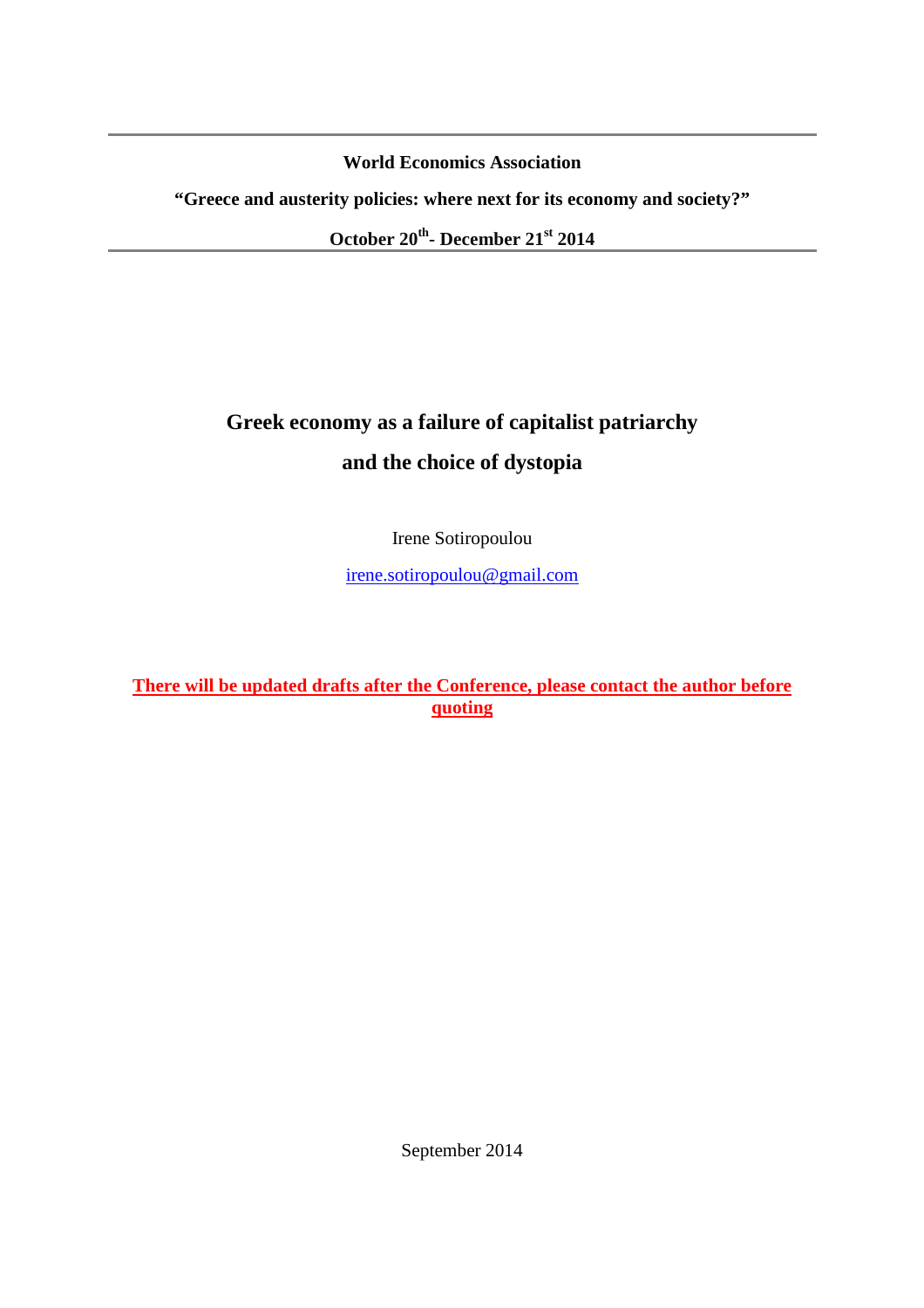## **Abstract**

The paper uses feminist theory to analyse the political economic phenomenon which has been termed "crisis" since fall 2008 onwards. The purpose of the paper is to investigate if and how the "crisis" is a response to either conscious and organised (or sometimes collectively disorganised but never without an agenda), efforts of producers, men and women, to effectively address the exploitative and hierarchical structures imposed on them by the political economic system in which they live.

Therefore, the concept of capitalist patriarchy is linked to the concept of social reproduction, which in recent decades has been in jeopardy, because of both environmental degradation and of the social changes that have put basic tasks necessary for the survival of society at the lower value position. This, of course, affects not only the living, social status and political claims of people who undertake those tasks, but also the survival of society as a whole.

In the paper, the Greek economy is an example, where the demands of capitalist patriarchy, although they seemed up to a particular historical point that they were met, they suddenly proved stale and not guaranteed. Thus, the "crisis" is not the problem and the result, but the conscious choice of specific social groups to impose living conditions and political circumstances of such particular hue, that resistance would end up to be inconceivable contrary to the resistance which has been possible one way or another in previous decades.

The question, of course, is whether the dystopia, which did not break out suddenly but it has been designed so, contains elements or "promises" that broad groups of the population have chosen or may choose, in an effort to maintain a political-economic system that gave them some privileges and now promises or directly provides, the same and/or other priviledges. That is, if capitalist patriarchy is a complex hierarchical system of people and production relationships, we look at what point and to what extent, the social groups who did not applaud this system have achieved changes that challenge that very same system. And then we investigate whether and by which mechanisms capitalist patriarchy tries to ensure its own survival, at the expense of which social groups and by concluding which alliances or compromises.

**Keywords**: Greece, capitalist patriarchy, social reproduction.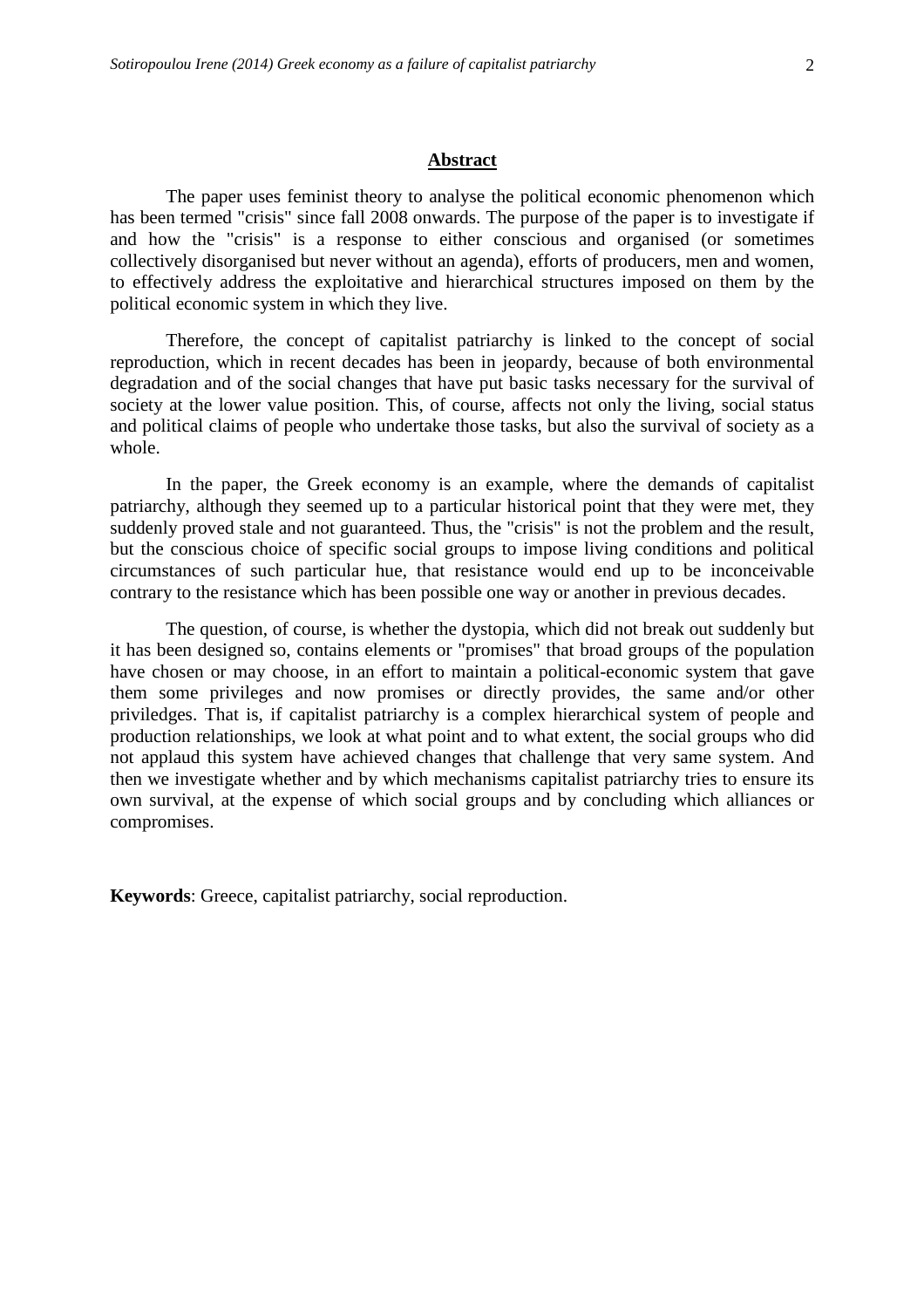## **Greek economy as a failure of capitalist patriarchy**

## **and the choice of dystopia**

#### **1. Introduction**

 $\overline{a}$ 

The paper is a description of a research question that emerged from the analysis of the economic situation in Greece, as formulated the last five (5) years, from October 2008 onwards, but especially since May 2010, when Greece entered the so-called Support Mechanism<sup>1</sup>. The question we face is whether the concept of crisis is a description of the problem or of a particular policy choice, and if the latter, whose this choice is and what its objectives are. I focus my analysis in Greece because not only I have better information about conditions here than in other countries, but also because the Greek space is being described nowadays as the most problematic in the entire eurozone. If an economy is problematic, don't we need to analyse this "problematic" concept as defined by various political economic axes, for example, the economic and social class structure?

For my analysis, I used ideas from feminist and post-colonial theory. On this basis, I examine if and how the "crisis" is a class-based top-down answer to the efforts by the producers, men and women, to deal effectively with the exploitative and hierarchical structures imposed on them by the political economic system in which they live. In other words, I analyse the economic situation in Greece as an organized attack of the dominant political and economic system and of course by the social groups who control that system against most of the population. The case of Greece therefore, is not unique or separated from other capitalist policies imposed on other countries, particularly outside Europe.

The central concept of my analysis is social reproduction, which I understand as the individual and collective actions and ideas which every day re-create society as such. It seems that the political and economic choices of the last years are not only indifferent to but hit directly the entire society and its ability to maintain the survival and social coexistence of its members at decent levels. What makes the political-economic system prefer to endanger the reproduction of society which it sucks instead of changing policies?

For the purposes of this paper, I consider that the main conditions of nowadays Greece are known. Unemployment rates are the highest in the European Union (27% and depending on the month it might be a bit over this percentage) (Eurostat 2014). Poverty has risen sharply with more than half the population of the country living under or around the poverty line (Zikakou 2014). Income in Greece has fallen for about 23% the last six years (Labour Institute 2014: 63), which is unprecedented for the country in times of peace.

<sup>&</sup>lt;sup>1</sup> "Support mechanism" is the term used in public discourse in Greece referring to the set of Memoranda, Loan Agreements and Adjustment Programmes adopted by the Greek Government http://www.minfin.gr/portal/en/resource/contentObject/contentTypes/genericContentResourceObject,fileResourc eObject,arrayOfFileResourceTypeObject/topicNames/economicPolicyProgram/resourceRepresentationTemplate /contentObjectListAlternativeTemplate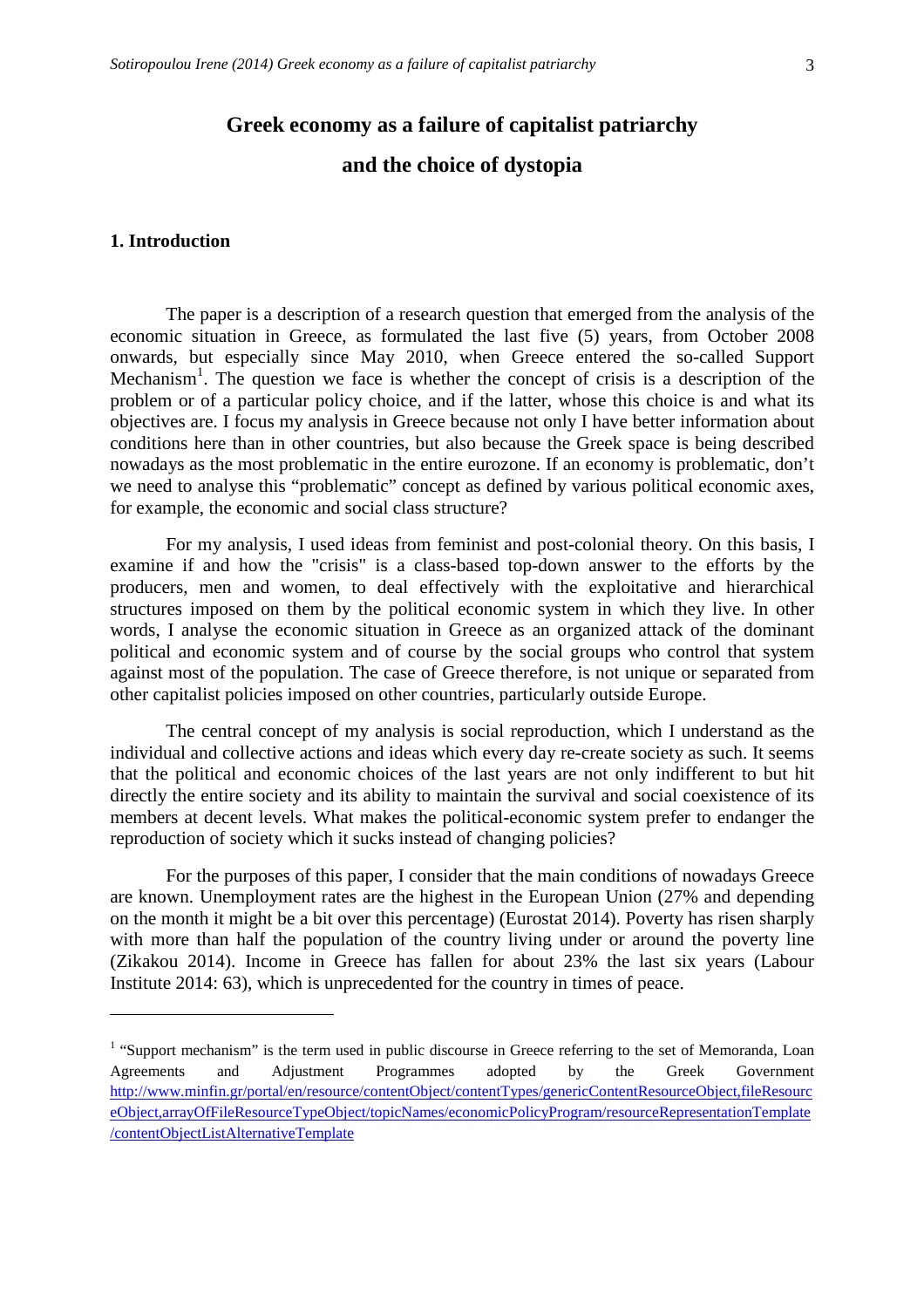The purpose of the paper is to discuss a hypothesis with possible explanatory powers concerning the situation in Greece, which needs to be researched and examined in detail in the future. In the next section (2) I present my theoretical arguments which I use to understand the economic situation in Greece. The third (3) section presents the successes and failures of capitalist patriarchy in the different communities in the country and the fourth (4) section is the presentation of the recent neoliberal policies as dystopian policies, which are a deliberate choice by the ruling classes at the expense of producers. Section five (5) is a brief presentation of the political conditions of this dystopia and the last section (6) contains the conclusions of the entire discussion.

#### **2. Theoretical approaches**

#### **2.1 Feminist theory**

In contrast to the dominant analysis for productive labour in the market, i.e. the economic space where transactions and work are valued in money and their value is determined by whether they are integrated into a monetary relationship or not, feminist theory in economics, although it comes from the Marxist school, begins its analysis focusing on the labour done by women. In particular, the work that women do in households and is not paid in cash (and for the dominant theory it is "extra-economic" production), is considered the basis of productive relations (Federici 2013, Frazer 2013, Dallacosta & James 1975):

First, because this labour is basic for the biological and social survival and reproduction of the household members, of the household as a production unit and ultimately of society, perceived both as an economic space and as a cultural construct. Without the unpaid work done by women within the households in a patriarchal society, the rest of the economy, let alone capitalism, cannot function. Therefore, although it does not appear in GDP statistics or in economic analyses of unemployment or productivity, it is the material basis of production.

Secondly, because those basic reproductive tasks have been imposed on women through a hierarchical system of values based on the sexist, patriarchal, heteronormative ideology. In other words, the hierarchical superiors, men, and bourgeois men and women, see and determine the conduct of these tasks as a pejorative for themselves. They very often bring the highly capitalist argument "if I could utilise my time more productively why do a job that a woman who hasn't my education, interests and abilities can make?". In fact, the woman who does the housework, even for a salary, is not necessarily less educated, with less interests and abilities. She just has less money and certainly lower social status – a condition which obliges her to undertake work which is remunerated less and no else with more economic power wants to do it.

Thirdly, because those tasks are absolutely necessary for any other work to be performed, no matter how productive (i.e. profitable in a capitalist context) this other work might be. Even if those same reproductive tasks are so necessary, there is the paradox of devaluing the tasks and the workers which a society and economy need to survive and then to be able to deal with the improvement of living standards of everyone. Therefore, we are talking about a reversal of the concepts of production and value, since what primarily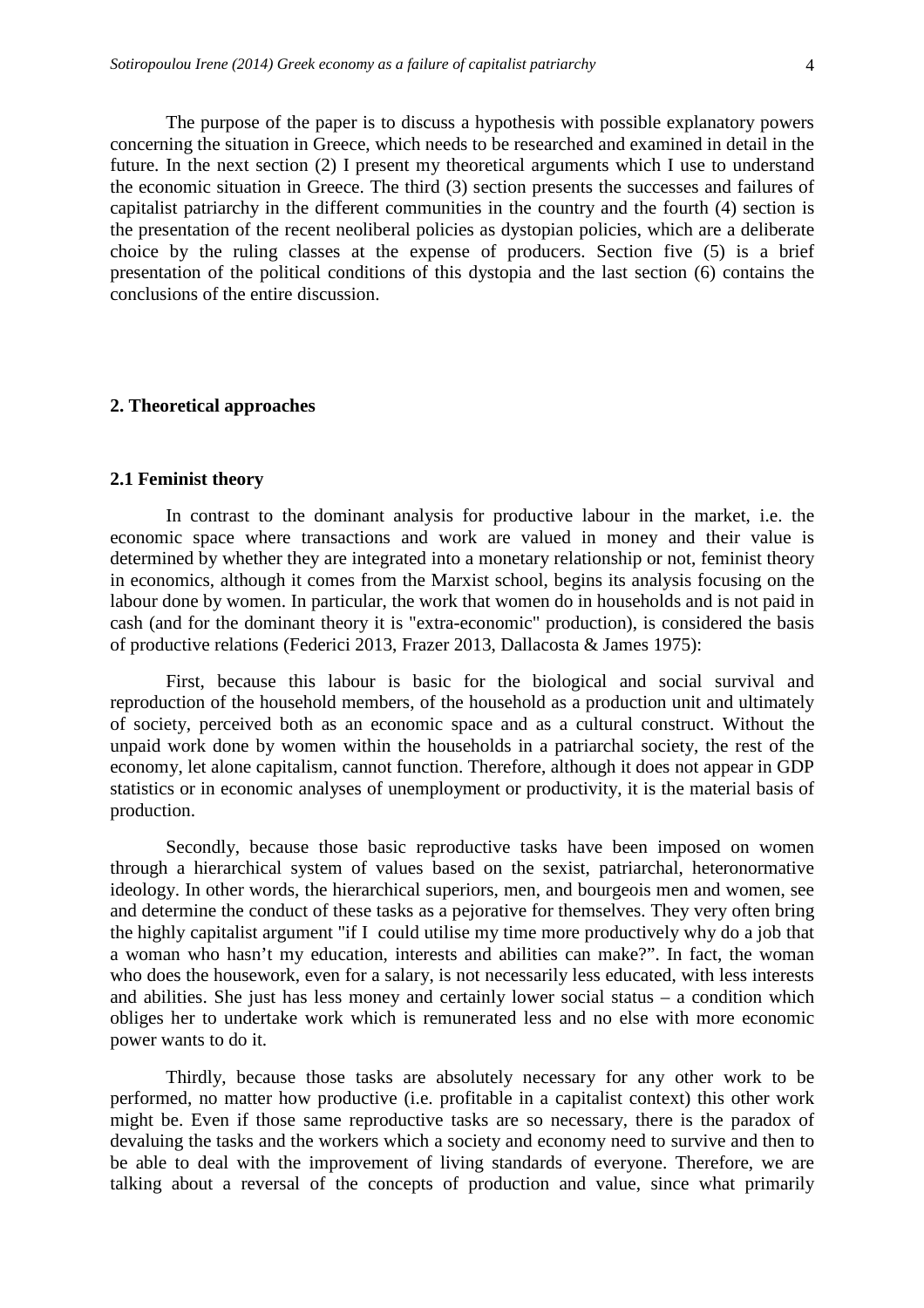produces value and supports production is valued the least. And the people who provide it are not only undervalued, but they are obliged either systemically/economically or by direct violence, to provide it, often for free or under poor working conditions.

Consequently, in a patriarchal economy the work of biological reproduction of society, such as child-bearing, the production of food, cleanliness and hygiene, parenting, education and continued socialisation of young people and adults, the treatment of patients, care of the elderly, are the most despised sectors of the economy, and on economic and political level they belong to the minor topics of political dialogue. Moreover, since the entire political economy ignores this work, especially the work done within the households, those same sectors who are indispensable to the survival of society, also become priviledged areas for capitalism for grabbing economic value and survalue in the first level, and by different groups of social hierarchy, even if their members can also belong to what might be called working class. So, the rapture that is against women, or men performing housework, goes hidden by the same economic analyses who deal only with the work and wealth (which is seems to be) produced behind the cash flows of the economy.

Briefly, capitalism is not perceived as a system separate from patriarchy. Capitalism not only could not exist without patriarchy, but is a form of very intense patriarchy, both in terms of exploiting women and of its policy facet, with opacity in political systems and violent repression of protests.

#### **2.2. Post-colonial approaches**

 Although Greece as a state since 1830 has not been found under typical colonial regime (even if we consider the occuparion by Nazi Germany from 1941 to 1944 as colonial), is an example of internal colonisation, both economic as well as political and cultural. The construction of a nation-state is also a tool of capitalist patriarchy which has been used in Western Europe first and then in other regions of the planet, and it adopted colonial policies and tactics against its own population, which is the "nation" for the sake of which the state is created. Particular emphasis was given to the destruction or even the abandonment and contempt of indiscriminately all practices which are inconsistent with the capitalist agenda, under an ideology of national economy. According to this ideology, all citizens will benefit from national economy if it finally finds no obstacles because of old unproductive practices and of conservatism attributed by propaganda to anyone who does not want or can not participate in a capitalised economy.

This is how communities and their political-economic structures which do not support capitalism, became a target. Even more there have been a target or concealed, or covered by the official patriarchal and Western-European-origin legislative framework, any community practices which do not belong to the patriarchal value system. With a general accusation of obscurantism and exploitation, any practice or community method for redistribution, for smoothing inequalities or for women's emancipation, was considered as equally devastating to the national economy as the feudal practices and practices for exploiting the poor people. Greece has been an example of this division and prioritisation of the progressive centralised state and the "primitive" regions (Hechter 1974, Peckham R.S. 2004).

In this context of internal colonisation, producers, men and women, are not considered to be passive beings. Rather, they are people who have individually and collectively their own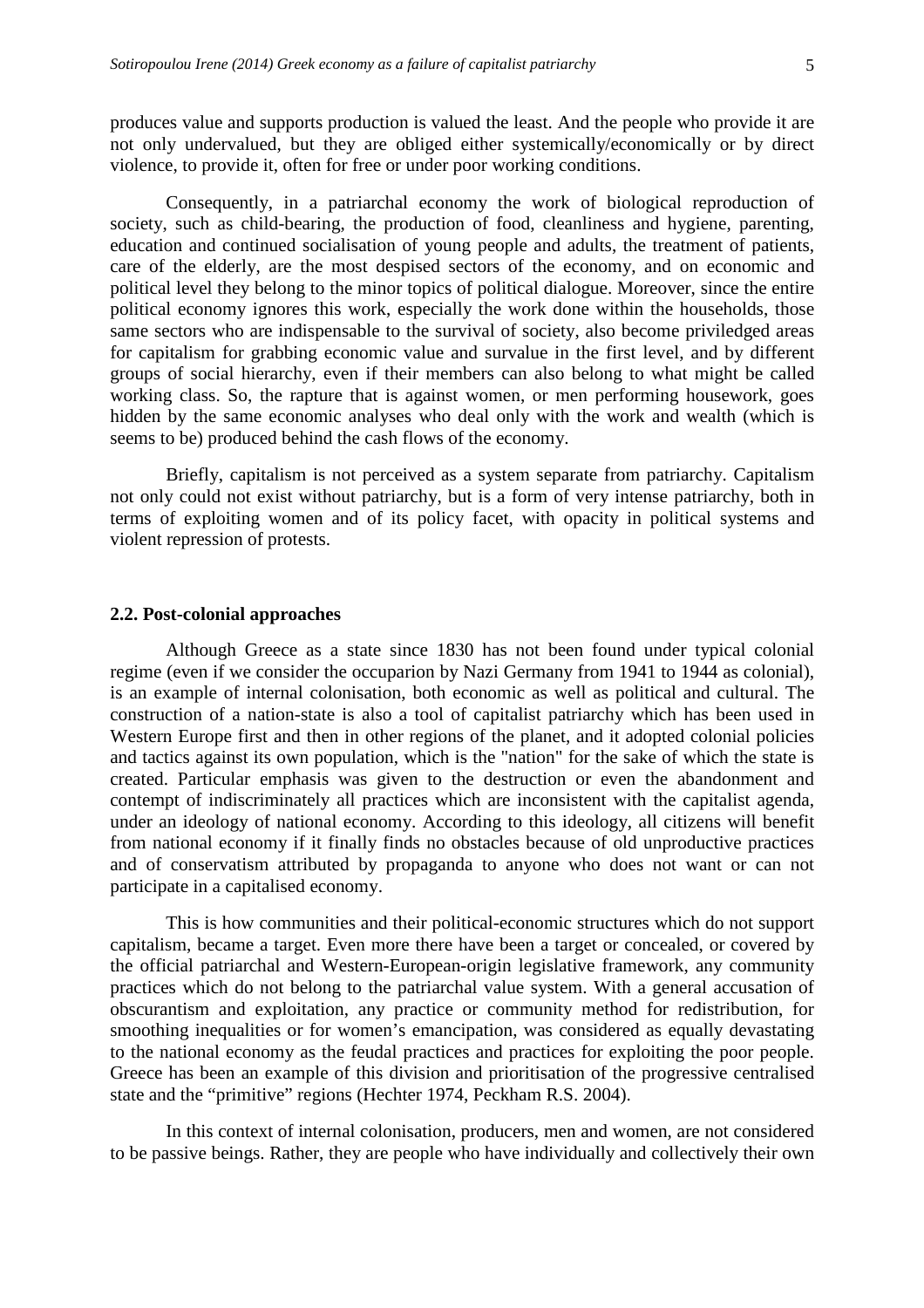agenda, but also ideas and expertise which they attempt to maintain, develop and expand, regardless of what the policy of colonisation wants to achieve (Eduards 1994).

In contrast to classical revolutionary theory, the post-colonial approaches examine the resistance not only through organised action of people and communities. They also accept that there may be resistance without formal organisation either with horizontal actions, adapted to the living but also to colonial repression conditions; or with spreading and adopting of practices that aim to achieve the demands of people who suffer from the national or transnational colonial policies (Bayat 2000).

Therefore, my analysis does not seek a revolutionary subject who is no-matter-what aware of themselves as such, and is also self-presented as revolutionary. It seeks antipatriarchal and anticapitalist practices that adhere to the basic rule of resistance, which is to prevent social strife between producers, whether they proceed in direct and clear acts of resistance or in everyday practices that facilitate or increase the survival chances of social groups placed at the societal margin or under the capitalist blackmail policy of poverty. This is exactly the tool to judge what is resistance and what is not, because it certainly prevents producers from turning the poor against one another and because it does not accept hierarchical and exploitative practices among working class (eg the female workers work double shifts at the factory and at home and this to be seen as fitting and fair to their husbands who do not work at home). It is also the starting point for claiming public funds expropriated by the nation state in benefit of capitalist agents, namely the powerful of the politicaleconomic system. The claim may not be done directly, but in reality, even re-connecting electricity lines or collectivising abandoned public lands to become playgrounds are serious resistance and grievances which allow both social survival and shift of social struggle against true perpetrators (Bayat 2000).

This perception of people resisting in many ways is exactly the opposite to the nonflexible human model as presented by colonial capitalist patriarchy, which cannot but be male, white, of European descent, middle class, with no social connections and definitely onwer of property (Agathangelou & Ling 2006, Bhandar 2011, Richardson 2010). I will discuss this model again in section 3.1.

#### **2.3. Social reproduction as minor priority of the system (feminist theory again!)**

It is a fundamental feature of any exploitative system to seek by all means its reproduction. However, talking about patriarchy in general and in particular about capitalist patriarchy, it is clear that the expansion of this political-economic system is inherently in conflict with the reproduction of society as a viable construct, where all members can freely survive, develop their personalities and improve their lives for themselves and their communities.

The expansion of patriarchy through private property on bodies (women, children, slaves, serfs, workers, citizens, protesters etc.) and land (privatisation of commons, enclosures, ecosystem fragmentation, environmental degradation, etc.) showed from the beginning that the reproduction of society is of interest only in the background, and to the extent that it is absolutely necessary for the survival of the patriarchal system. Any other claim that would bring balance between nature and human society is considered to be not only strange, absurd, non-existent or sinful, against the will of god who gave the land (or women) to exploit it; but also completely opposite to the need of patriarchy to deprive its slaves of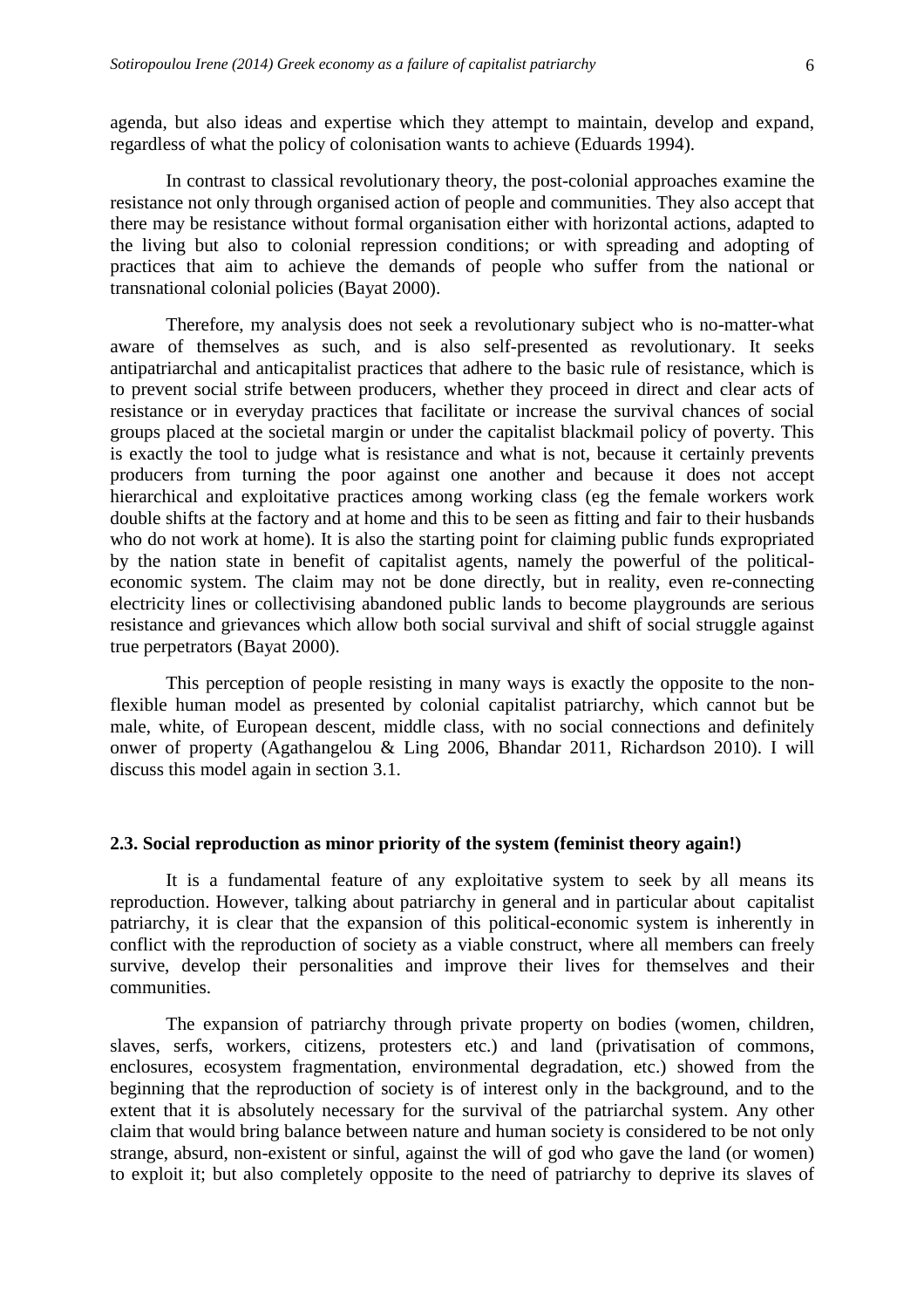production means so that it can blackmail them to produce for the system under the terms that patriarchy wants.

Already mentioned, patriarchy and, even more, capitalism devalue everything related to the reproduction of society, to the point of denying the value produced by work without pay and of imposing very low wages and appalling working conditions to those working for the reproduction of society. At the same time, it overvalues what is related to the reproduction of the dominant political-economic system. Thus, the accumulation of wealth in a palace or in an offshore company is considered good, productive and is reinforced by institutions, either directly, by legislative guarantee, or indirectly, by not applying supposedly strict laws or by general indifference to the exploitation concealed under a specific accumulation.

What makes capitalism a historically very special case is that in comparison with other forms of patriarchy, capitalism is the first case which has no economic and cultural limits to the destruction of nature and the destruction of people and communities. That does not mean that in previous historical times there existed no powerful people who decided to destroy a forest or massacre entire villages and towns. However, this has never been the dominant practice or ideology covered with ethical-moral elements, such as development (or productive capabilities), economy growth (for the benefit of all) and "civilising" domestic and foreign producers either within the same European countries, or in formal colonies outside Europe. The expansionary practice of capitalism, therefore, has been unprecedented and the geometric progression of growth inherent in this political economic system has already led to dead ends. The environmental stalemate has become an undisputed problem, even by devotees of the modern method of economic management. Now, we experience undoubtedly the full deployment of social reproduction crisis (Peterson 1997, 2010).

#### **3. The greek societies and capitalist patriarchy**

 I use the term "societies" instead of its singular form, because greek society is quite a generalisation which does not represent the different social and economic structures among communities and regions in the country. Greece might be more homogenised now that 150 years ago, but this does not make the homogenisation final and perfect, quite the opposite. I do not mean to analyse capitalism in Greece as an economic system that has been introduced by the greek state only; greek people had quite a good picture of capitalism, even of early capitalism, under Venitian and then under Ottoman rule. However, for the purposes of this paper, my analysis will focus to changes and policies which have been adopted after 1830, when the greek state has been established and started expanding in geographical but mostly in institutional and political terms.

#### **3.1. Capitalist patriarchal successes in Greece**

Given that Greece has been an area with mostly patriarchal structures prevailing, capitalist patriarchy found enforcement fields that were already available in several communities and strengthened them. Patriarchal structures of local communities were very useful in disciplining the population for the new regime who aspired to capitalise the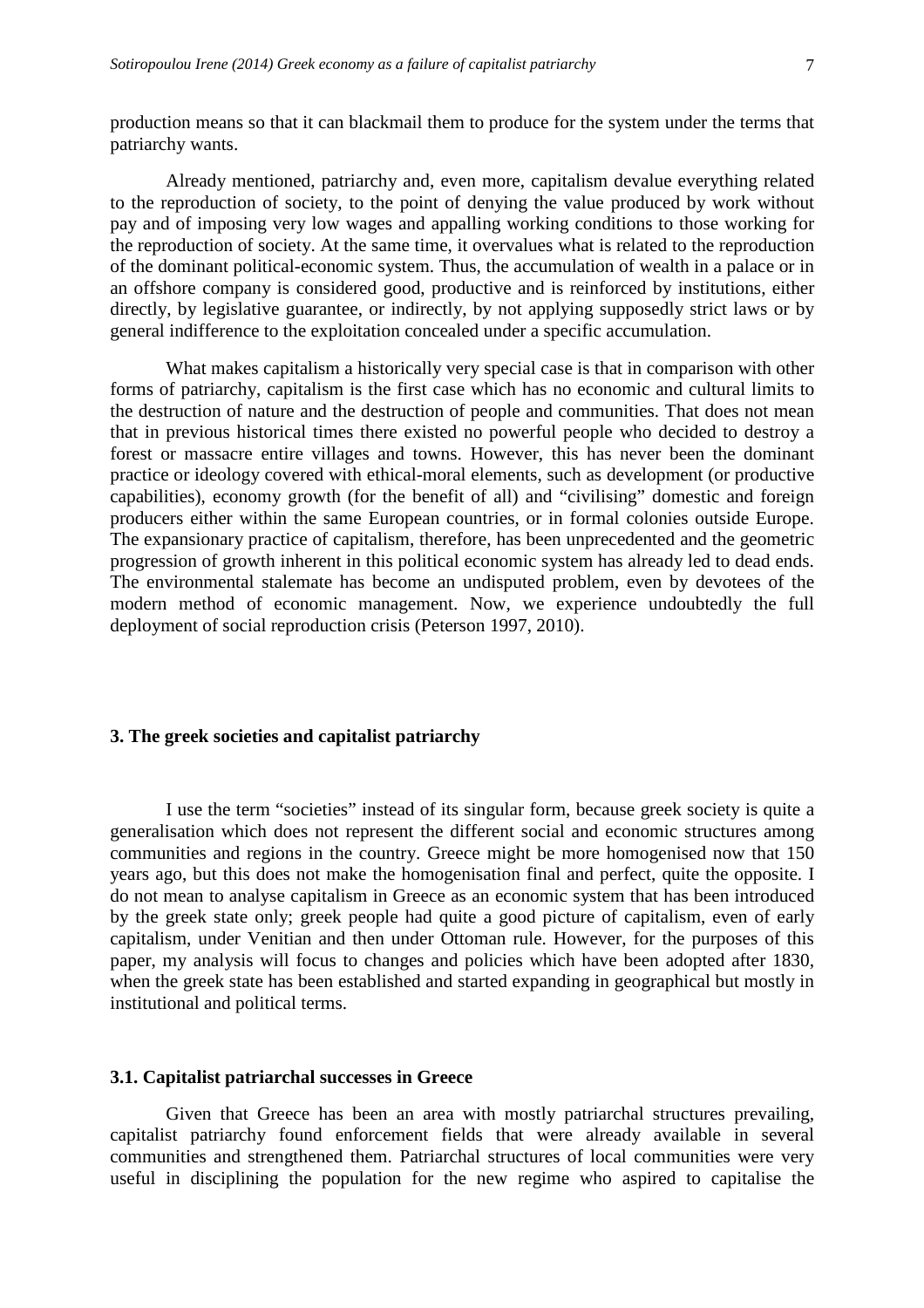economy, because it was not only women and children who were "objects" of the system, but also all men who for any reasons (f.ex. they were born after the firstborn boy of the family) were not self-sufficient or had no means to produce for themselves. In many cases, those patriarchal structures were also combined with local feudal and clientelist relations, which apart from being patriarchal, exploitative and suppressive, gave the powerful of each community the first (accumulation) tools to adapt themselves to capitalist intensification (Sakellaropoulos 2010).

 Institutional and economic tools to turn society into a capitalised economy have been more than explicit and are impossible to ignore. The legal system of Greece has been a copy of Western and Central European legal systems, which had already been in an advanced industrial capitalist phase. It is not a coincidence that the modern greek Civil Code has been introduced in 1946, actually in times of undeclared civil war. The introduction of the modern Civil Code included the banishment of all old forms of private property, particularly on agricultural lands, which permitted more balanced distribution of land use among people than the absolute perception of modern private property, or at least permitted some space of contestation over property.

 The introduction of new production processes was a priority of the greek state, although it did not become very successful but the last decades and of course after WWII, particularly after the civil war (1949). Apart from external and internal immigration and the proletarianisation of the population as a consequence of those both wars (1940-44, 1947-49), we have not any clear picture on their impact on production modes (Sakellaropoulos 2010). Even worse, we have no information about the effects of wars and their giving the greek state more tools with devastated countrysides, loss of population, poverty and increased international debt, to impose new production modes that had not been adopted during previous eras. Unfortunately, the disdain to rural production modes was also part of the marxist tradition (Hammen 1972: 700, Szporluk 1988: 45, 65, 190, Todorova 1994: 470) and has had negative results for understanding everyday resistances by peasants or for conducting research with this scope.

 Another pillar of attacking communities in Greece has been the education system. Of course, no-one says that having a population which is mostly illiterate is a good thing. Yet, the promotion of how people would perceive language, art, culture, science, and even their relationship to the state and to the capitalists with which they would deal, was about to be constructed through the education system. Women for example, were conditioned in such a way, so that they were receptive of their new national role, as nurturers and workers (Madytinos \_\_\_). Another example is the suppression of local dialects and even other languages which existed (and even exist) in the greek space, as non-fitting in the national $language$  project<sup>1</sup>.

 The most important axis, though, concerning the capitalisation of the greek economy, has been the evaluation of the work and tasks that before 1830 were performed within a completely different context. The devaluation of domestic labour and all labour performed

 $\overline{a}$ 

<sup>&</sup>lt;sup>1</sup> A language and a dialect, contain, apart from many other things, political and economic knowledge and history that is developed and transmitted through the use of the language parallel and sometimes in opposition to many official knowledge sources.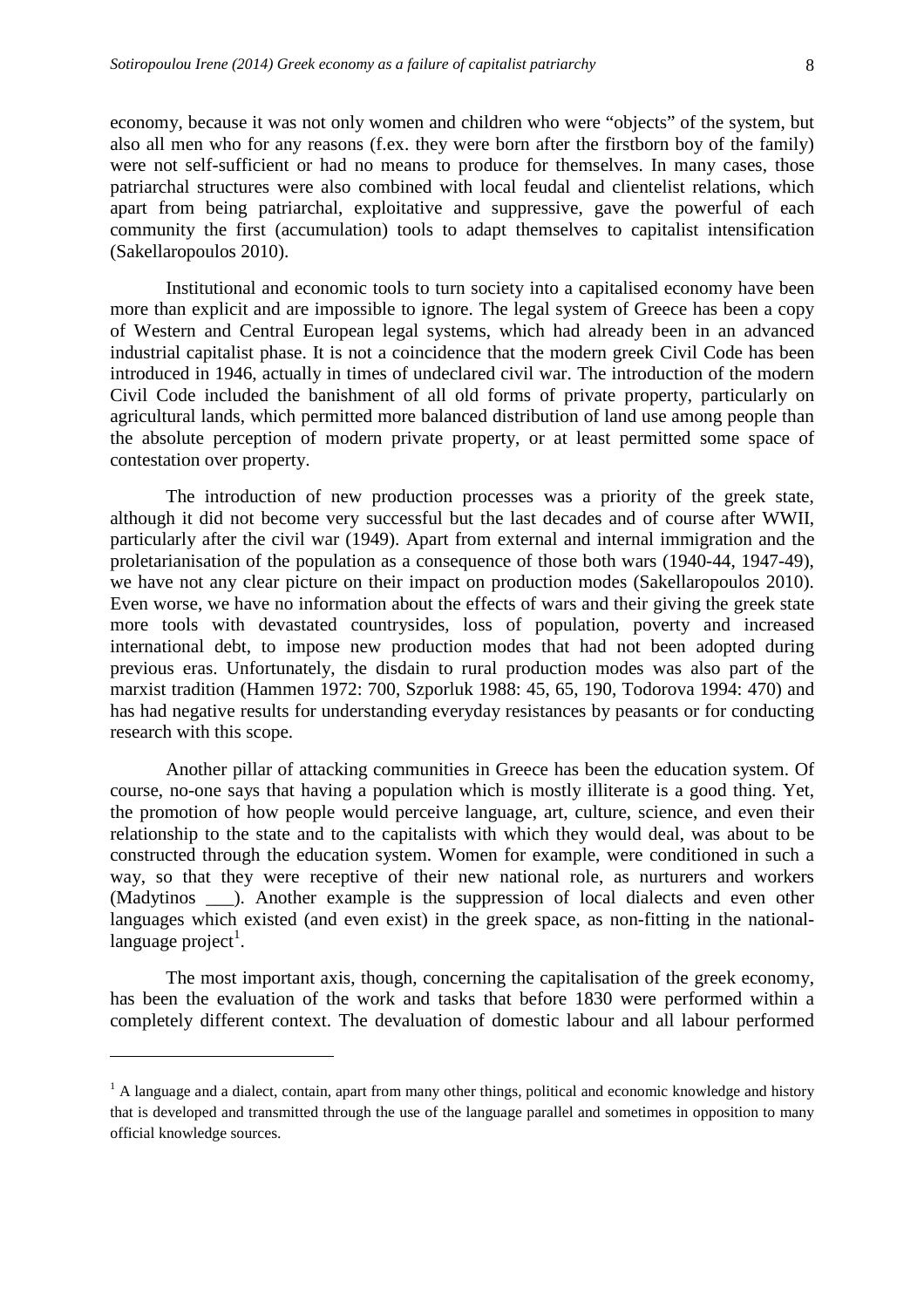without pay for other household members and for the community has been detrimental for those who perform it. The domestic labour has been further feminised, while even generations 70 or 100 years ago, considered normal that a man took care of children, educated them, or took care of himself and his household at least in times of emergency and he was ready, i.e. trained to do this (Dunaway 2001, Kalantaridis et al 1999).

 To this direction, major contribution (or disaster) brought the colonial ideology as translated through the national idea in the case of Greece. Just like in the colonised world, the model of human creature has not multiple expressions or examples nor is it at least inclusive. To the contrary, it serves the capitalist patriarchal agenda: the human is male, white, middle class, able to make things and people around him to be productive for his own purposes, he has no social commitments nor liabilities but he is an individual more than anything else, quite similar to mainstream economic theory's agent, aka homo oeconomicus (Agathangelou & Ling 2006, Bhandar 2011, Mayes 2003, Pateman 1988, Richardson 2010).

 Moreover, this model has been enhanced in Greece and promoted vastly since the 1970s, which has been a decade coinciding with a dictatorship and with solidifying capitalist democracy in the country and stabilising economic relations with western European economy. Capitalist patriarchy and its misogynistic heteronormative axes have been strengthened the last decades despite the change in family law in 1983. The model of the ruthless and profitseeking-at-all-costs man has been supported institutionally and systemically by both the elite and the mass media as the model of personal achievement and success.

#### **3.2. Capitalist patriarchal failures in Greece**

 Despite the dismal picture, the people who lived in the country were not passive receivers of all those policies, although theory and even movements, have not recognised resistances that have been undertaken against the capitalisation of the economy and the enhancement of patriarchy.

 First of all, women exploited the internal contradictions of capitalist patriarchy trying to game the system as well as they could. This has been quite easier for women of the middle classes who case by case might have more chances to access land, capital and education. However, all women reduced reproductive work which is depreciated in capitalist patriarchy by reducing the number of children and by delaying marriage (Technological Institute of Athens Left.gr 2014). Moreover, women would turn to education as much as possible, which is a completely rational choice by people who seek some property title and have not any capital, therefore, the easiest investment for them is education. Here property has no literal meaning but only the meaning of "professional rights" understood as the possibility to access a better paid job and better living conditions by taking advantage of one's higher education degree. Although women's wages are lower than men's, the less education a woman has the more the wage gap with men (but also educated women) increases (OECD 2013, 2014a, 2014b: 57, 61, 67).

 The industrialisation of food production has not been complete. First of all, small property and small landlots, wherever available or accessible were used for food production, at least "for the kids". That means, even peasants who undertook industrial agriculture for trade, also kept the previous production modes, particularly if they wanted to provide good quality food to the kids of the family. Second, industrial agriculture demands capital in order to be performed and this has not been available or available at reasonable terms for the poor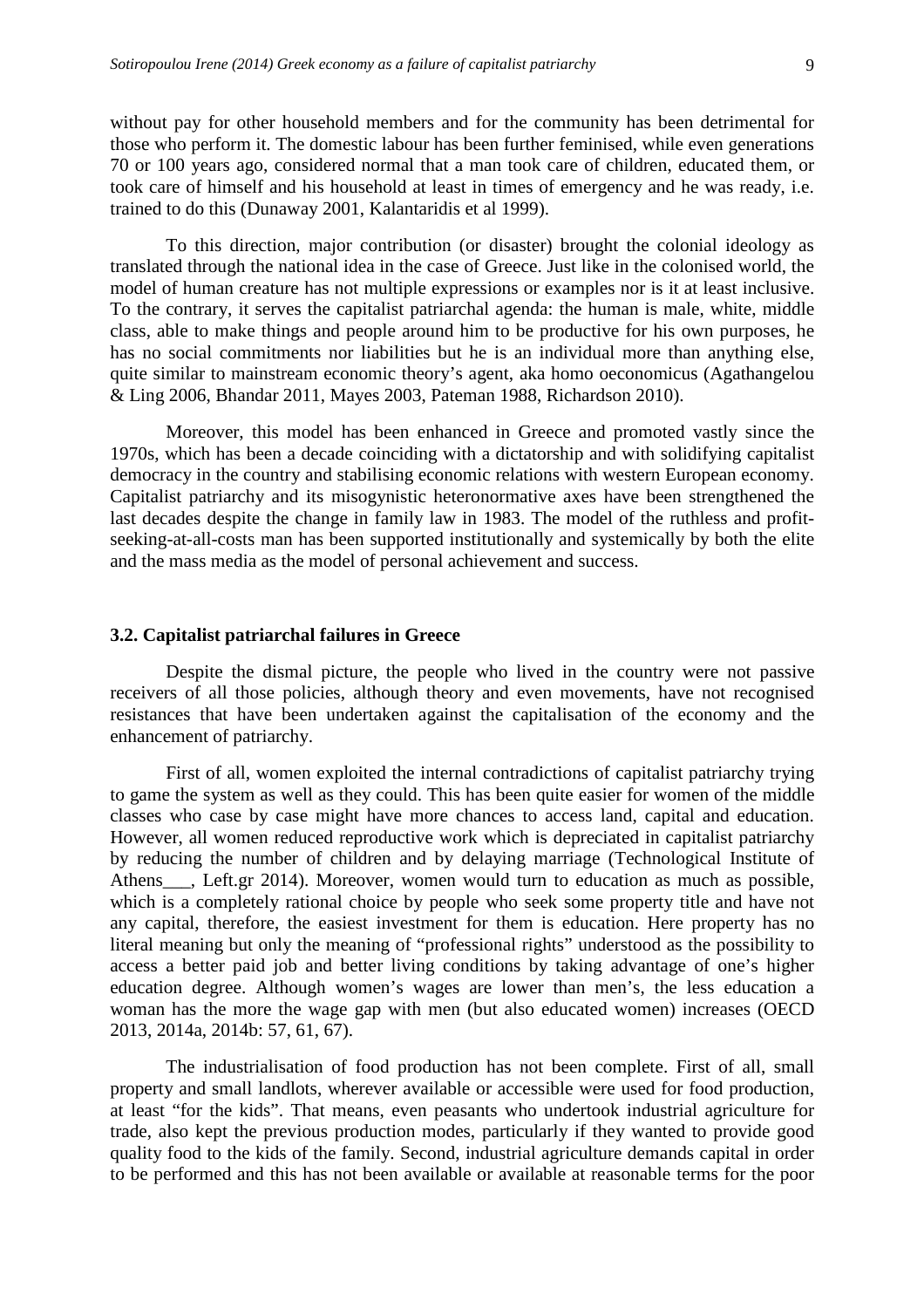rural workers. Many traditional plants for agriculture, cultivation methods and traditional know-how have been preserved because poor people kept the old ways of cultivation as the new ones were too expensive for them to afford. Third, people are conscious of the environmental degradation industrial agriculture brings, and this is how they tried to preserve the old cultivation modes as much as they could. The geography of the country, the dispersion of small properties and micro-climate variety probably helped that industrial agriculture, which needs very big fields, not to be really easy to be implemented, i.e. it facilitated resistance (Chatzikiriakou et al. 2011). No research equivalent for example to the one done by Taussig (2010) for Latin America, has been done in Greece on how those non-capitalist production modes really function in the economy.

 Small property in particular was not only an institution which supported the capitalisation of the economy only. Actually, small property in Greece has functioned in many ways depending on the community in which it exists. For example, communities in Greece where women's social position is better have different distribution of land property and land management than communities where women's position is suppressed. Small property in general, is very common in Greece and this has been criticised by people who belong to the so called modernisation or neoliberal side as a very bad feature of the economy, which did not permit the creation of proletarians who would sustain capitalist growth (Doxiadis 2010).

Despite private property being the basic patriarchal institution, within certain contexts it did not aggravate the proletarianisation of the population but to the contrary, it worked as a means of resistance to that same proletarianisation. Of course, this did not happen without constant effort by peasant everyday practices but also movements who had to face at the same time, the land concentration propensity of the rich, the national and international trade terms and the policies of the greek state, who wanted to industrialise the economy (Chatzikiriakou et al 2011, Seferiadis 1999). Moreover, in several communities in Greece, particularly in the islands, private property rights are absolute against the state, but among the community members there are other rules for common use of what is registered as private property, for common cultivation and for sharing produce.

 Finally, Greece, despite being in Europe, had no witch hunt at all, let alone that women are still today considered normal to know, educate each other and use traditional medicine, although of course conventional medicine prevails and is provided in most cases as the appropriate treatment method. Even medicine in Greece has a different mentality with doctors of both sexes being somehow respectful to traditional medicine. If we add to this the different property systems that existed in Greece till quite recently (let's say at least till WWII) and the different property practices in various communities which go beyond or against the official legal system, we have an economy and society which cannot be so eaily dissected into the disciplined proletariat one would hope to have for a typical capitalist economy.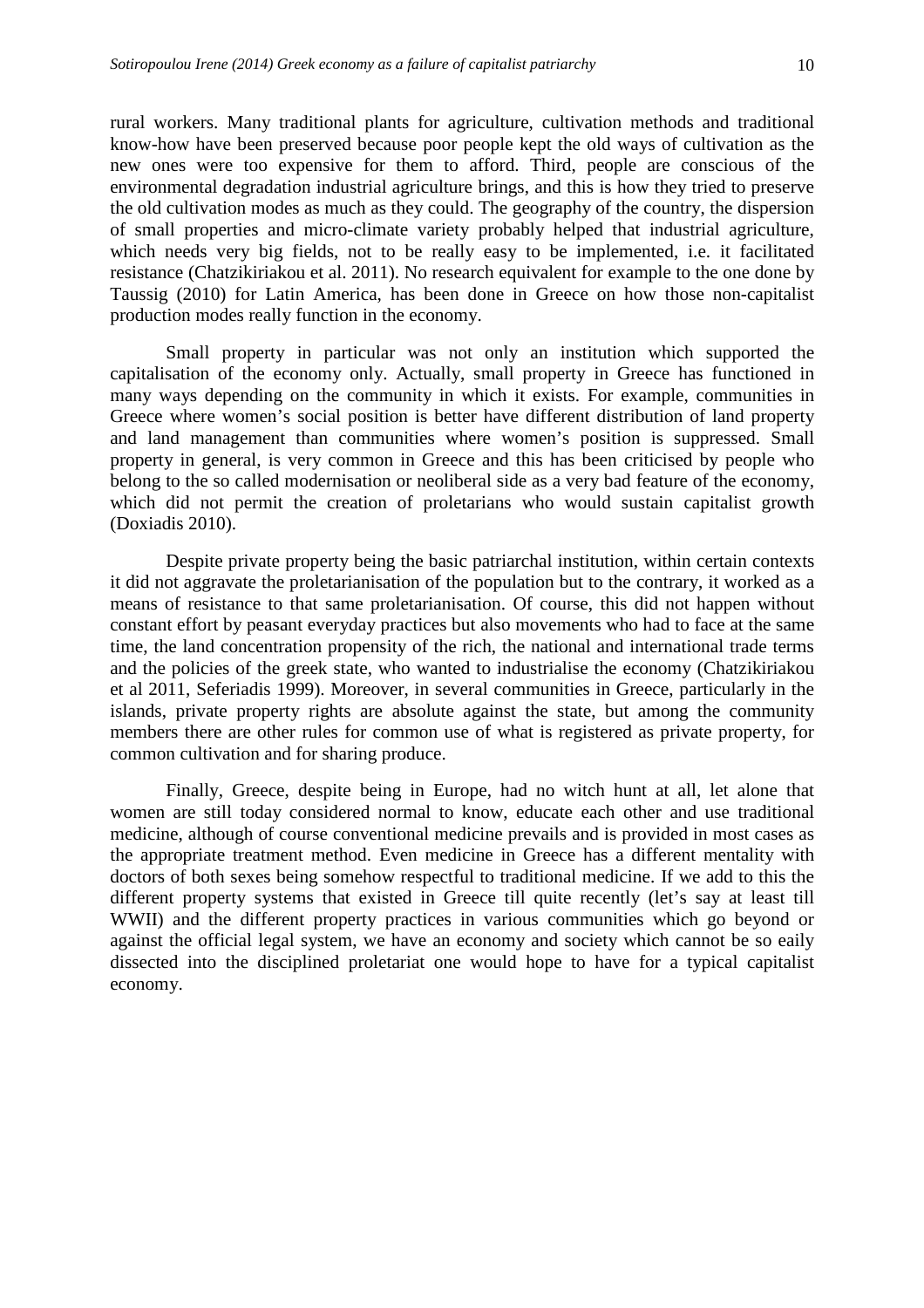## **4. The choice of dystopia**

 The conditions in Greece were never good in terms of economics and finance, both on government level and on level of living conditions for the majority. Through field research I have encountered several people who narrated dark working conditions even in decades like 1980s which are described as prosperous in the mainstream political narration about Greece. No historical research has been done concerning deregulation of working legislation but from my own findings, it seems that this has started quite earlier than 2008 or 2000 (actually, in early 1980s) and it was gendered too much to be noticed by the mainstream male-centred political discourse, whether this was neoliberal or anticapitalist.

#### **4.1. Dystopian policies before 2010**

However, even if we look at Greece for example, the last decades, we find the same pattern: deregulation of labour relations at the expense of women, whose poor wages and precarious jobs served the patriarchal household in two ways. First, women were bringing cash income the household but without subverting really the hierarchy of the provider male. Second, they were providing unpaid domestic labour which assisted the household and male workers to make ends meet without salary raise or during salary cuts. The lower-paid and precarious jobs for women also forced them either to opt for a job only if this was absolutely necessary or to accept part-time positions, given that they were already overworked at home. So, capitalist patriarchy paid women as little as possible by maintaining women's wages lower than men's, particularly if women had not higher education, and kept the male workers happy that they would have their free labourer at home secured as she would not be able to find a better full-time job far from household (Kalantaridis et al 1999, OECD 2013, 2014a).

To this deregulation one should add migration and trafficking, because Greece has been a country to receive immigrants or to function as their middle stop in their effort to reach Western European countries. In other words, capitalist patriarchy needs producers to be as poor and de-connected from their communities as possible. Local producers in Greece could not be submitted to absolute poverty as easily as needed, because of the structures described in the previous section. Then, capitalist patriarchy "imports" producers, men and women, in order to exercise pressures on them which cannot be exercised on local population, and to achieve the corresponding profits and wealth transfer in favour of the few rich. The almost lethal attack with acid on Konstantina Kuneva, cleaner in Athens metro station and trade unionist, in December 2008 (Walsh 2013) marked all those policies at the expense of the working class and showed in a very clear way what the aim of the capitalist system is: reproductive work must be very cheap and women workers have to do this otherwise theis life is in danger.

Unfortunately, patriarchal attitudes within the movements did not allow (with some very few exceptions) the analysis of highly gendered neoliberal policies in Greece as central for the attack on the class of producers in general. In this context producers are overt working class like workers in a factory, or covert working class, like petty professionals and free lancers who depend on their work without having any employees for production of their everyday income.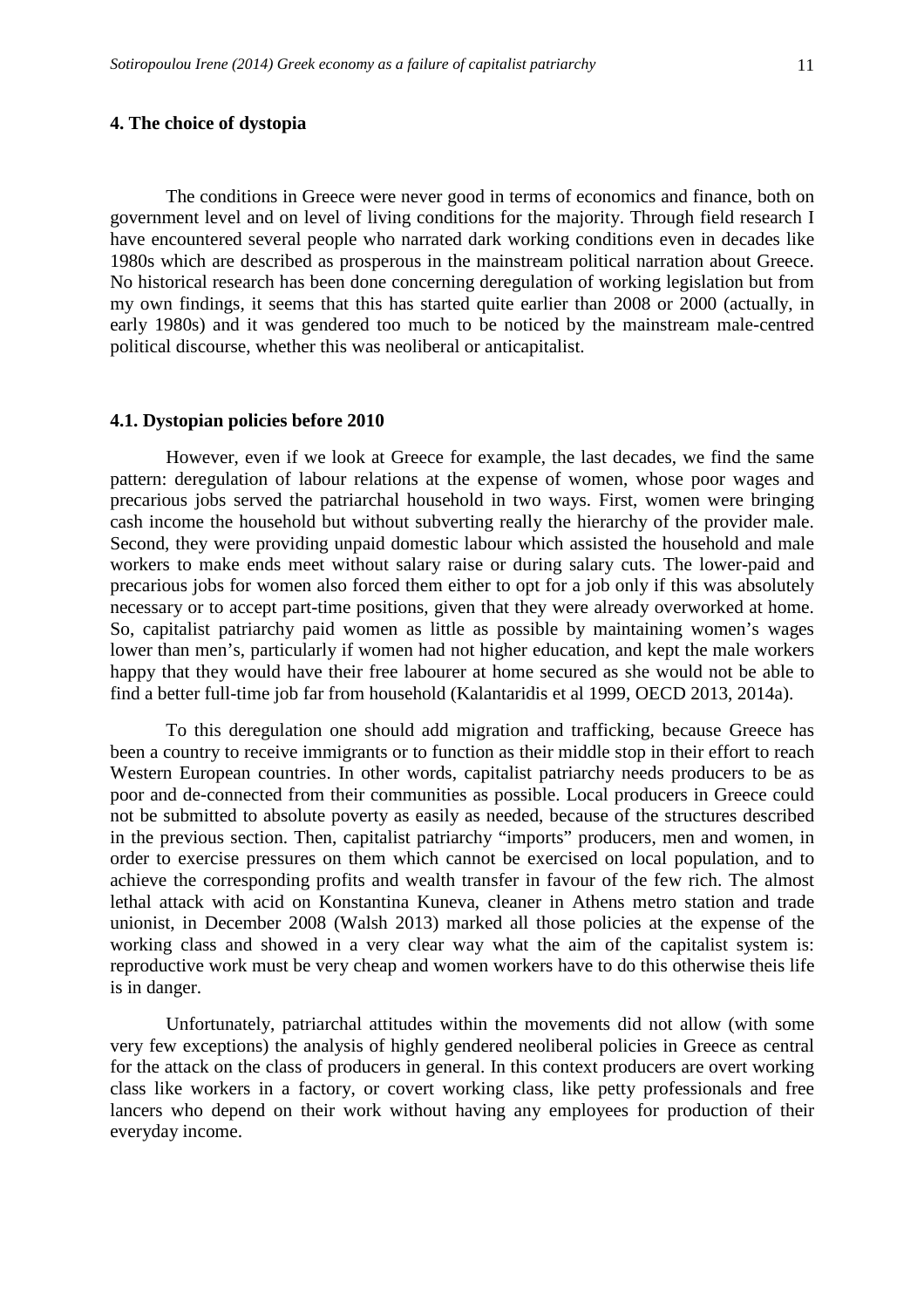The above has been a major political and strategic mistake of the part of producers, movements and even activists and theorists of anticapitalist struggle. The adoption of the austerity policies led to full deregulation of labor relations for all working class and to the "feminisation" of work exactly because the established lower position of women in the job market worked and works to the detriment of working conditions of everyone (Barker & Feiner 2010).

I keep the term "feminisation" here because no matter how I would like that women are not the part of working class where neoliberal policies have by priority been imposed on, I cannot disregard the gendered choices of neoliberalism to attack the most vulnerable part of producers first. And women are vulnerable all the time because patriarchy assigns to them certain tasks and then devalues both the tasks and women. In practical terms, capitalist patriarchy makes the working conditions of women a general pattern for all workers, irrespective of gender.

The conditions under which migration and trafficking take place have deteriorated even further. Unemployment in Greece and a proliferating nationalist mentality, promoted further by a nazist party who attacks immigrants even in plain daylight, brought most immigrants into very bad situation. Moreover, if they have not a certain amount of social security contributions per year, they lose their work permits, so many immigrants work for free just to receive their social security stamps who assure their liberty. Many have left the country and many others are in slavery status, sometimes even formally. Detention camps for migrants are just the places where any migrant arrested without residence permit is jailed for indefinite time without access to adequate food or healthcare. At the end, the detention camps, named informally "concentration camps" in Greece, are spaces of incarcerating unemployed people (Smith 2014). For the moment, the unemployed people are citizens from Asia and Africa, i.e. citizens of the global South and their detention marks the inherent colonial aspect of neoliberalism.

There is sharp increase of violence of against women of all classes (ThePressProject 2013). Violence in household is paired with systemic violence against women. An example is the various implications for women's health due to the general decrease in healthcare provision by public services. Deprivation of health care covering, even for serious illnesses such as cancer or heart illnesses and for many preventive medical tests and reduction of extent and quality of social services affect women in various ways, particularly because their health faces serious dangers due to their reproductive activity (Venizelos 2014).

The attack in spring 2012 on HIV-positive poor women who have been presented as "a hygiene bomb at the basement of greek family" and they have been falsely accused of illegal prostitution and of transmitting HIV to their clients marks the intensified policies against the working class. The women were acquitted as they have been proved not to be prostitutes and not to be committing any illegal act apart from being poor living with a serious illness. Nevertheless, their story (they were subjected to obligatory medical tests, their photos, names, addresses and family details were published online) worked as terrorisation of poor people who might be ill or might be actually working in sex industry and now cannot seek medical care because they are afraid of being subjected to the same criminilisation and humiliation process (EnetEnglish 2014).

To all this, one should add the heavy privatisation programme which is an essential axis of the Support Mechanism. Natural resources and public infrastructure are being swiftly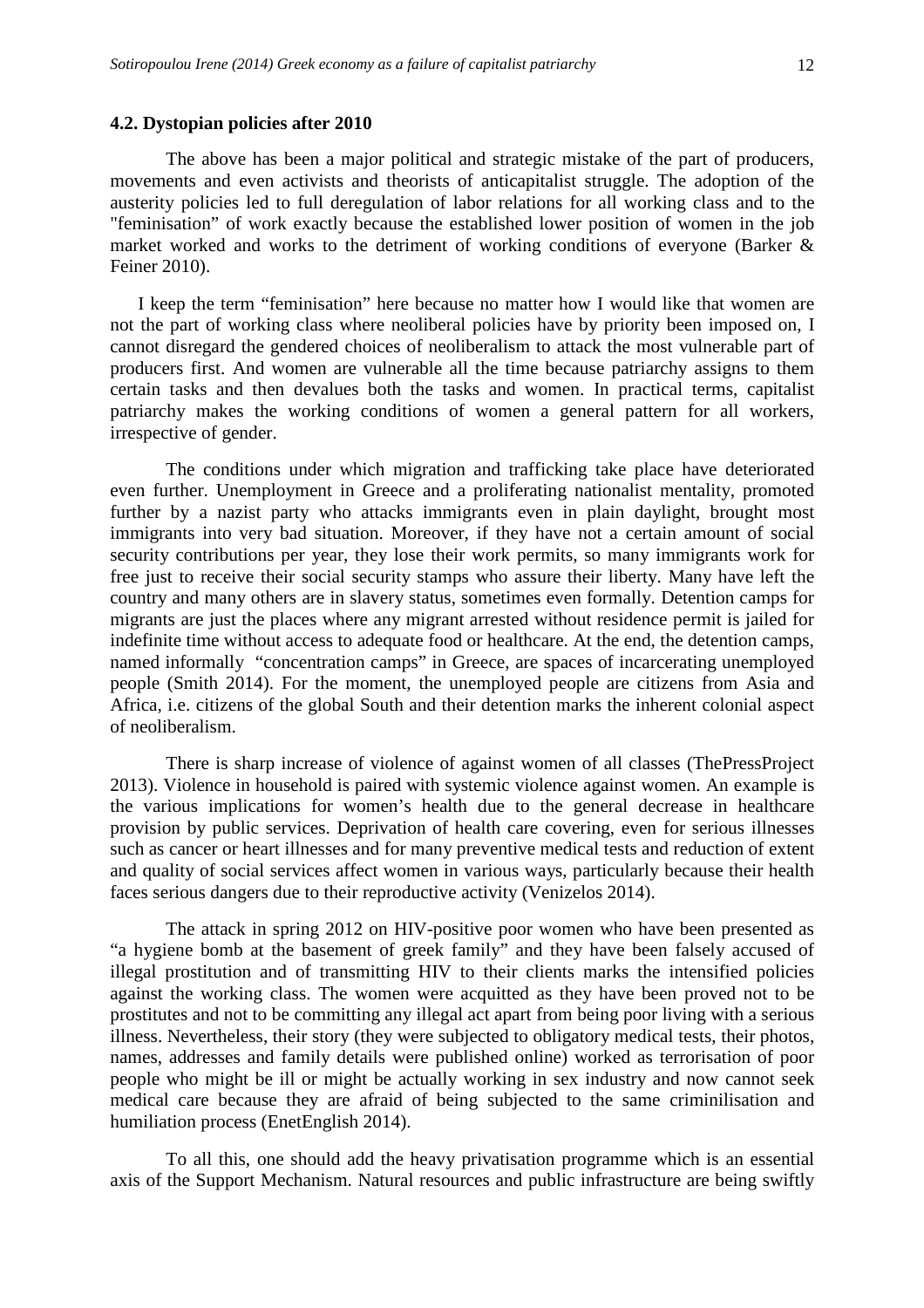privatised, usually at very low price, so that the government appears to have some income. Privatisations of course deprive all people but mostly the poorest among the population from their ultimate means of (re)production, which is the commons (Baland & Francois 2005).

Finally, the sharp decrease in public expenditures led to the reduction of social services and benefits that covered a lot of the reproduction work needed for households and society to survive. The shrinking of public services obliges the producers (mainly women in a patriarchal society, as they are considered the "naturals" of domestic work) to produce themselves anything that the retreating welfare state does not provide anymore. Poverty has increased sharply, which means that household members have to work more and satisfy needs with less means while receiving much less income than what they received five years ago. In other words, the reproduction of society has been transferred to a greater extent on the shoulders of the poorest, particularly women, and the reproduction of those same people is done with much less expenses by capitalists and the state.

#### **5. Dystopia is choice. Now what?**

As if the conditions described in the previous sections were not enough already, the dystopian policies chosen have to reinforce themselves in order to make sure that there is no effective resistance or even if there is some, this is not able to substitute main axes of thought and action in the place of the existing political economic system. Greece has not ever been a feminist anti-nationalist paradise but during the last four years sexism, patriarchy and nationalism have been promoted as dominant and most favoured ideology by the elites, the government and the mass media. Actually, sexism, patriarchy and nationalism are not only intertwined but they are the easy solution for maintaining the capitalist hierarchy and exploitation regardless of any organised resistance that might emerge in the future. We have already pointed out that patriarchal and sexist attitudes prevented the theoretical and practical resistance against deregulation of women's working conditions and this led to the easy deregulation of everybody's working conditions. The same mentalities give theoretical and practical tools to anyone or any group who wants to reproduce the system, to do so by gaining priviledges, at least the priviledge of transferring their own disenfranchisement onto a person more disadvantaged than they are.

Restructuring the economy in a way that attacks the majority and transfers wealth from them to the few, cannot happen without an institutional and political drift where institutions and political life just turn into serving the neoliberal agenda and this only. There are continuous constitutional violations by non-constitutional legislation adopted in nonconstitutional ways. In Greek legal terminology this is called parasyntagma (παρασύνταγμα), para-constitution. This is a term initially used to describe the non-constitutional legislation adopted by the greek state during turbulent, usually non-democratic times, where communists and leftists were persecuted and capitalists needed more guarantees to assure their profits (D.M. 2014). In other words, political oppression has become the new official normality.

Depriving the population of basic goods, such as energy, water, food, heating, health care, education is also a tool in itself to permit more neoliberal policies to be implemented. People have to keep occupied with covering basic needs and have no time, means and stamina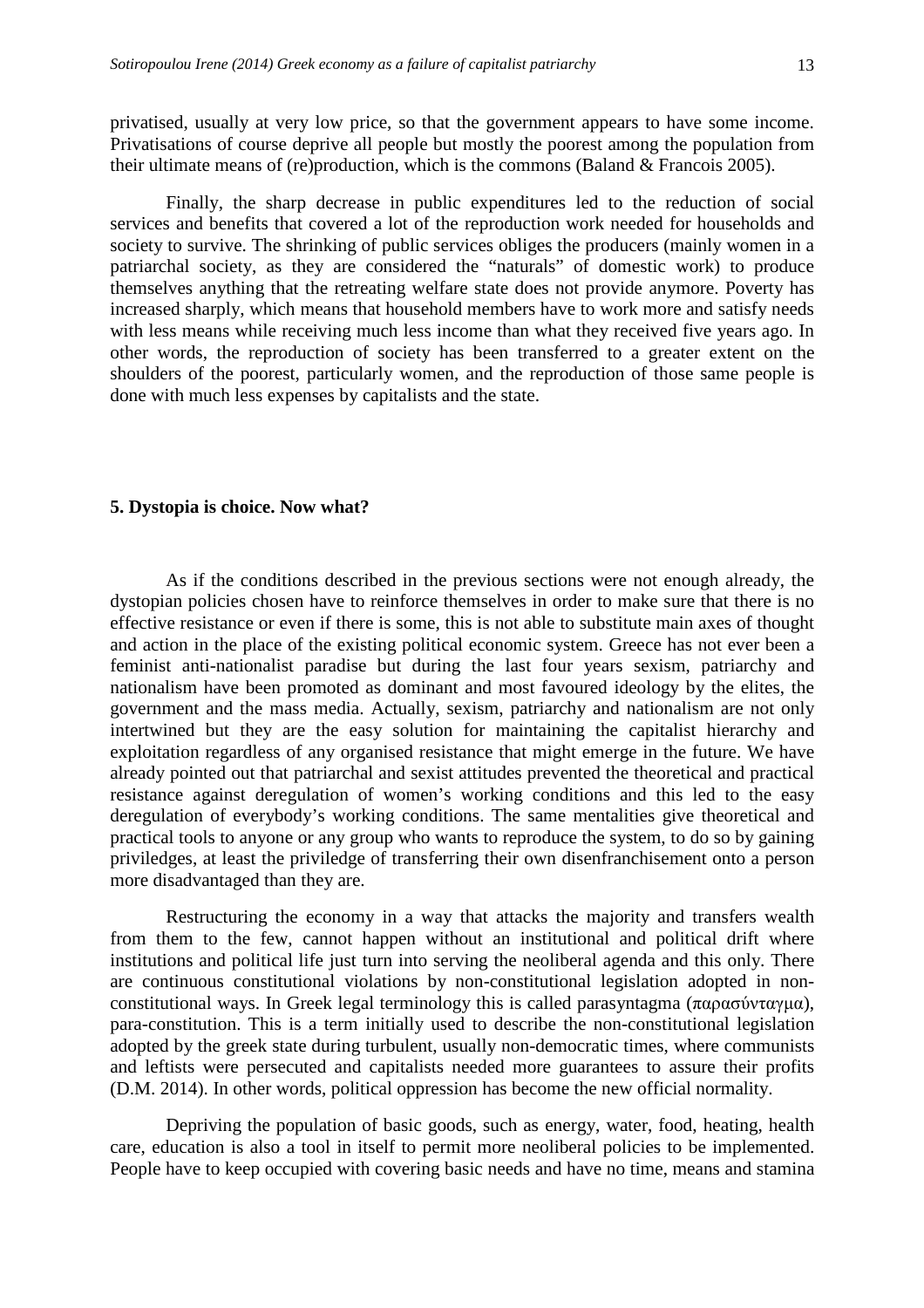to think in a more global way or to organise resistance practices. The majority is trapped in this basic defense exactly because without it they cannot survive. So, the policy is to keep them occupied with everyday survival- a practice that has been quite effective in the entire post-colonial world.

Nevertheless, are there no other options? I am not able to state any solutions, as this is and should be a collective project. However, from the above it is obvious that we need to revisit theory, in particular the questions related to who produces what, whether displayed in GDP or not, and to recognise resistances or creative practices that made the capitalist attack be more aggressive here than in other parts of Europe. We also need to discuss the policy stance of movements that do not address the intertwining of patriarchal and capitalist structures and how capitalism used this disregard for the rights of women against the working class as a whole. Revisiting theory would be practical in that respect, and it would be even more effective if we reconsidered the racist element of capitalist patriarchy which usually goes forgotten (Peterson 2012).

Finally, we need to re-assess non-capitalist knowledge and structures which survive or emerge one or another way in the country and see which of them and under which conditions can be adopted, modified or improved in order to construct any possible alternatives. Even during my PhD research, I had to face data which revealed that there exist economic practices or structures which are mistakenly stereotyped or not taken into account so that capitalist advancement is facilitated. I have also found by the occasion of my research on nonmainstream transaction modes that we ignore vast part of economic and social knowledge exactly because we are trained to see and understand only what we are allowed to, unless a shock, like the so-called crisis, makes people, even academics, reconsider their views (Sotiropoulou 2012). Movements and subversive everyday collective practices, despite their weaknesses, are the only we have to fight back but also to learn beyond the provided mainstream knowledge (Icaza & Vazquez 2013).

## **6. Conclusion**

 $\overline{a}$ 

 Apart from political economic question, the discussion of the hypothesis whether the economic conditions in Greece are a deliberate choice against the producers who already were resisting capitalist patriarchy, there are several implications in terms of theory and research. First, we saw that we cannot anymore ignore the gendered structure of capitalism. If an analysis needs to be anticapitalist, it will also need to be antisexist and antipatriarchal. And this means that we cannot ignore anymore the experience of all social groups who even in anticapitalist movements are working hard but their voice is not listened to or is silenced as "fragmenting the movement": women, homosexuals, immigrants, children, the elderly, people with disabilities.

 Second, we need to turn to the people and the movements outside Europe and to the theory and practice they produce<sup>1</sup> to understand better the policies imposed in Europe

 $<sup>1</sup>$  I call it in brief post-colonial in this paper, but it is more than that. At the end, we cannot still define creative</sup> work outside Europe with colonialism as its marking sign.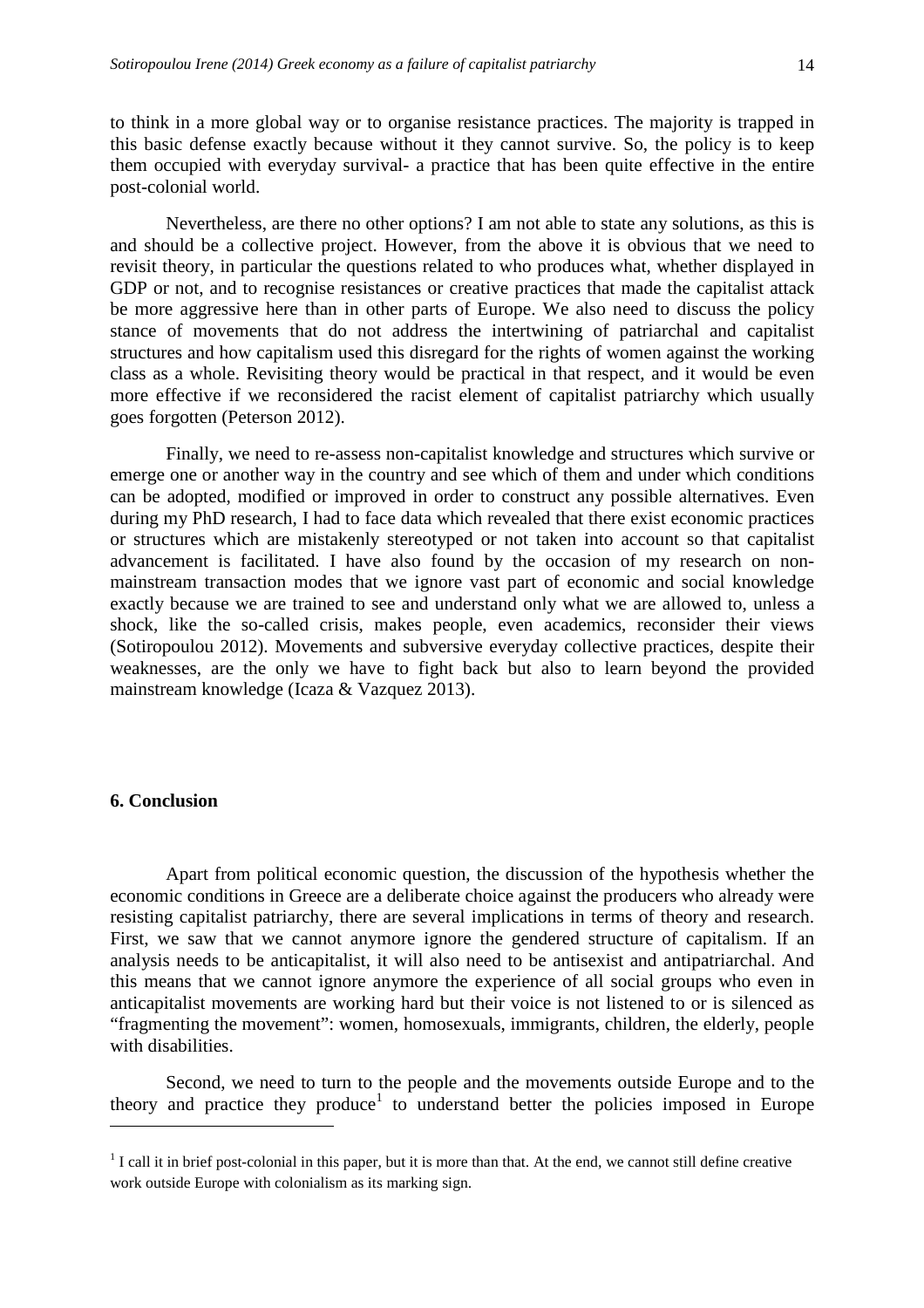(Beverley 2004). Colonial ideology did a good job in persuading European people that they are somehow different or better ideologically equipped than the rest people of this planet – which is wrong in terms of reality and racist in terms of politics. We need therefore, to deorientalise and de-eurocentricise anticapitalist thought, not only because anticapitalism means that Europe is just a minority but also because only in that way our anticapitalist struggle might become effective.

 Third, we need to conduct research, whether in academia or within the movements, having all the above in mind. Historical research is an emergency as we miss important information about the capitalisation process in all countries as a gendered, colonial and racist procedure of creating and grabbing wealth for the sake of the few who belong to specific social groups. But, it seems that it is urgent to conduct research in various disciplines, not only the social ones, searching for what alternatives have been destroyed through the capitalisation process and what alternatives are still available. At the end, if dystopia is a choice so is a collective project which is not dystopian.

#### **Acknowledgements:**

I am grateful to Dr Ferda Dönmez Atbaşı (Ass.Prof. at University of Ankara) for this paper has vastly benefited from ideas and discussions concerning neoliberal policies in both Turkey and Greece the last years. I am also grateful to the participants of the  $3<sup>rd</sup>$  Conference of the Political Economy Scientific Society (EEPO) themed "Greek economy and the Memoranda policy: Situation and perspectives" (Patras, January 14-15<sup>th</sup> 2014), for their comments and questions on a previous version of this paper.

#### **References**

- 1) Agathangelou, A. M. and Ling, L. H. M. (2006). Fear and property: why a liberal social ontology fails postcolonial states. International Affairs Working Paper 2006–07. Paper for a panel on 'Contesting modern state: stateness in the postcolonial world', International Studies Association, 22–26 March 2006, San Diego, Calif.
- 2) Baland, J.M. & Francois, P. (2005). Commons as insurance and the welfare impact of privatization, *Journal of Public Economics*, vol. 89, pp. 211-231.
- 3) Barker, D.K. & Feiner, S.F. (2010). As the World Turns: Globalization, Consumption, and the Feminization of Work. *Rethinking Marxism: A Journal of Economics, Culture & Society*, 22(2), 246-252.
- 4) Bayat, A. (2000). From "dangerous classes" to "quiet rebels" Politics of the urban subaltern in the Global South, *International Sociology*, vol. 15, no 3, pp. 533-557.
- 5) Beverley, J. 2004. El subalterno y los limites del saber academico. *Revista Aktual Marx*, 2 (August), trans. M. Beiza and S. Villalobos-Ruminott.
- 6) Bhandar, B. (2011). Plasticity and post-colonial recognition: 'owning, knowing and being'. *Law Critique*, 22: 227–49.
- 7) Chatzikiriakou, C., Dimitriou, D., Kizos, T. & Vasdeki, M. (2011). "For my children": Different functions of the agricultural landscape and attitudes of farmers on different areas of Greece towards small scale landscape change, *Geografisk Tidsskrift-Danish Journal of Geography*, vol. 111, no. 2, pp. 117-130.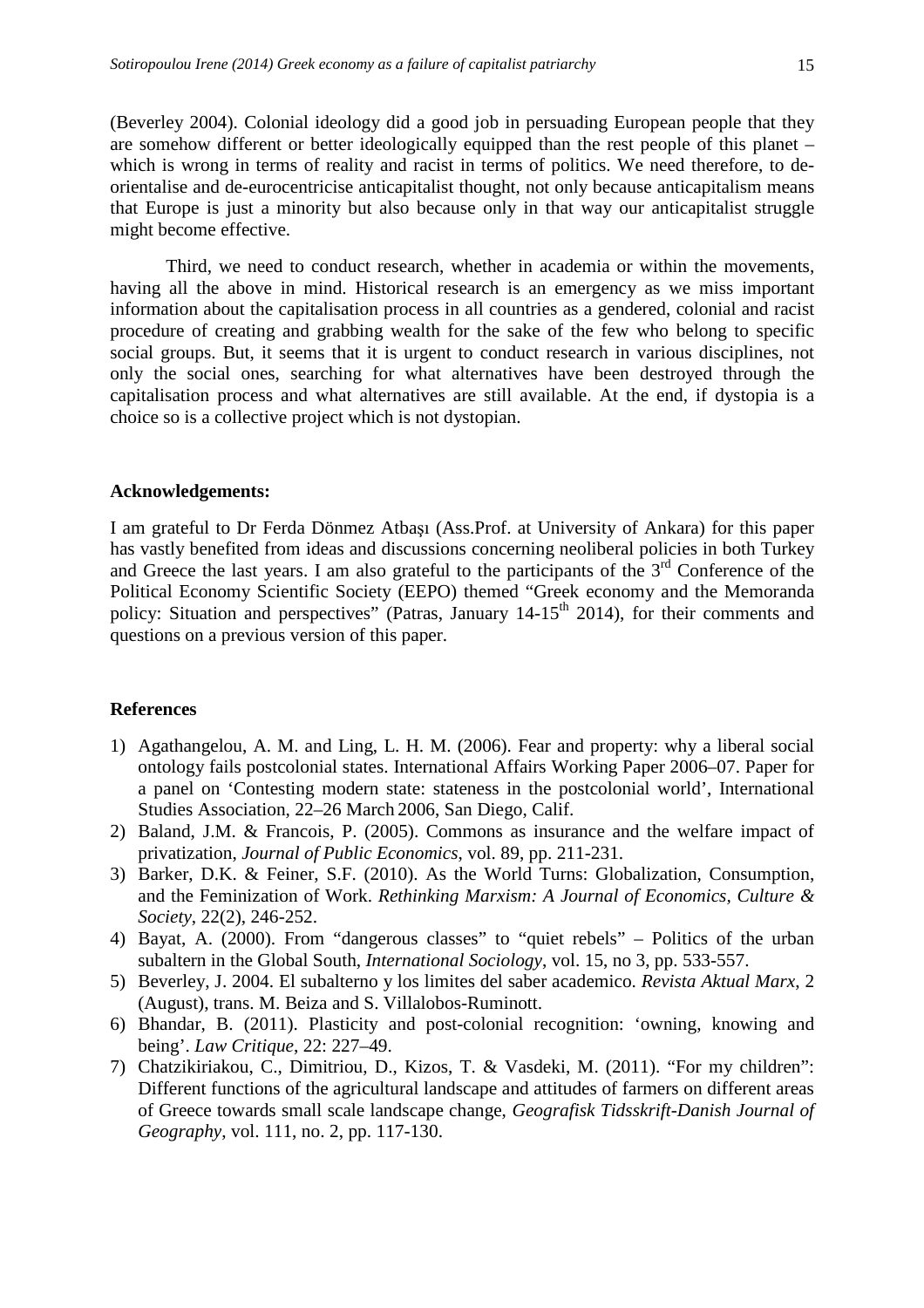- 8) D.M. (2014). Κατρούγκαλος: Ζούµε σε ένα παρα-Σύνταγµα [Katrougkalos: "We live in a para-syntagma"], Eλευθεροτυπία-Enet.gr, 14.09.2014, accessible at http://www.enet.gr/?i=news.el.article&id=435191
- 9) Dallacosta, M. & James, S. (1975). *Women and the subversion of the community*, Falling Wall Press & individuals from Women's Movement in England and Italy, Bristol, UK.
- 10) Doxiadis, A. (2010). Νοικοκυραίοι, ραντιέρηδες, καιροσκόποι [House-owner-keepers, Rentiers, Adventurers], *Athens Review of Books*, vol. 8, also accessible at http://anamorfosis.net/?p=147
- 11) Dunaway, WA. (2001). The double register of history: Situating the forgotten woman and her household in capitalist commodity chains. *Journal of World Systems Research*, 7 (1 spring): 2-29.
- 12) Eduards, M.L. (1994). Women's agency and collective action. *Women's Studies International Forum*, 17 (2/3), 181-186.
- 13) EnetEnglish (2014). Court awards HIV-positive women compensation for unjust imprisonment, 07.04.2014, accessible at http://www.enetenglish.gr/?i=news.en.article&id=1844
- 14) Eurostat (2014). Euroarea unemployment rate at 11,4%, *News release Euroindicators*, 146/2014, 30.09.2014, accessible at http://epp.eurostat.ec.europa.eu/cache/ITY\_PUBLIC/3-30092014-BP/EN/3-30092014- BP-EN.PDF
- 15) Federici, S. (2013): *Revolucion en punto cero: Trabajo domestico, reproduccion y luchas feministas [Revolution at point zero: Domestic labour, reproduction and feminist struggles]*, Traficantes de Suenos-Mapas, traduccion: Scriptorium (Fernandez-Cuervos, C. & Martin-Ponz, P.).
- 16) Frazer, N. (2013). *Fortunes of feminism From state-managed capitalism to neoliberal crisis*, Verso, London & New York.
- 17) Hammen, O.J. (1972): "Marx and the Agrarian Question", *The American Historical Review*. Vol. 77(3 – June) pp. 679-704.
- 18) Hechter, M. (1974). *Internal colonialism The Celtic fringe in Celtic national development, 1536-1966* (Berkeley & Los Angeles: University of California Press
- 19) Icaza, R. & Vazquez, R. (2013). Social struggles as epistemic struggles, *Development & Change*, vol. 44, no. 3, pp. 683-704.
- 20) Ινστιτούτο Εργασίας Labour Istitute (2014): *Η ελληνική οικονοµία & η απασχόληση – Ετήσια Έκθεση [Greek economy & employment – Annual Report]*, Report 16, Athens: Labour Institute.
- 21) Kabeer, N. (1999). Resources, agency, achievements: Reflections on the measurement of women's empowerment. *Development & Change*, 30, 435-464.
- 22) Kalantaridis, C. & Labrianidis, L. (1999): Family production and the global market: Rural industrial growth in Greece, *Sociologia Ruralis*, vol. 39, no. 2, pp. 146-164.
- 23) Left.gr (2014): ∆ραµατική αύξηση της παιδικής θνησιµότητας Μείωση των γεννήσεων κατά 6,21% [Dramatic increase of child mortality – Decrease in births by 6,21%], 30.09.2014 accessible at http://left.gr/news/dramatiki-ayxisi-tis-vrefikis-thnisimotitasmeiosi-ton-genniseon-kata-621
- 24) Madytinos, E. (\_\_\_\_):Η εκπαίδευση των γυναικών στην Ελλάδα τον 19<sup>°</sup>-αρχές 20ού αιώνα, electronic source accessible at http://epas-mytil.les.sch.gr/oldpage/images/23.pdf
- 25) Mayes, E. 2005. Private property, the private subject and women can women truly be owners of capital? in: M. Albertson Fineman and T. Dougherty (eds), *Feminism Confronts Homo Economicus – Gender, Law and Society*. Ithaca, N.Y. and London: Cornell University Press, pp. 117–128.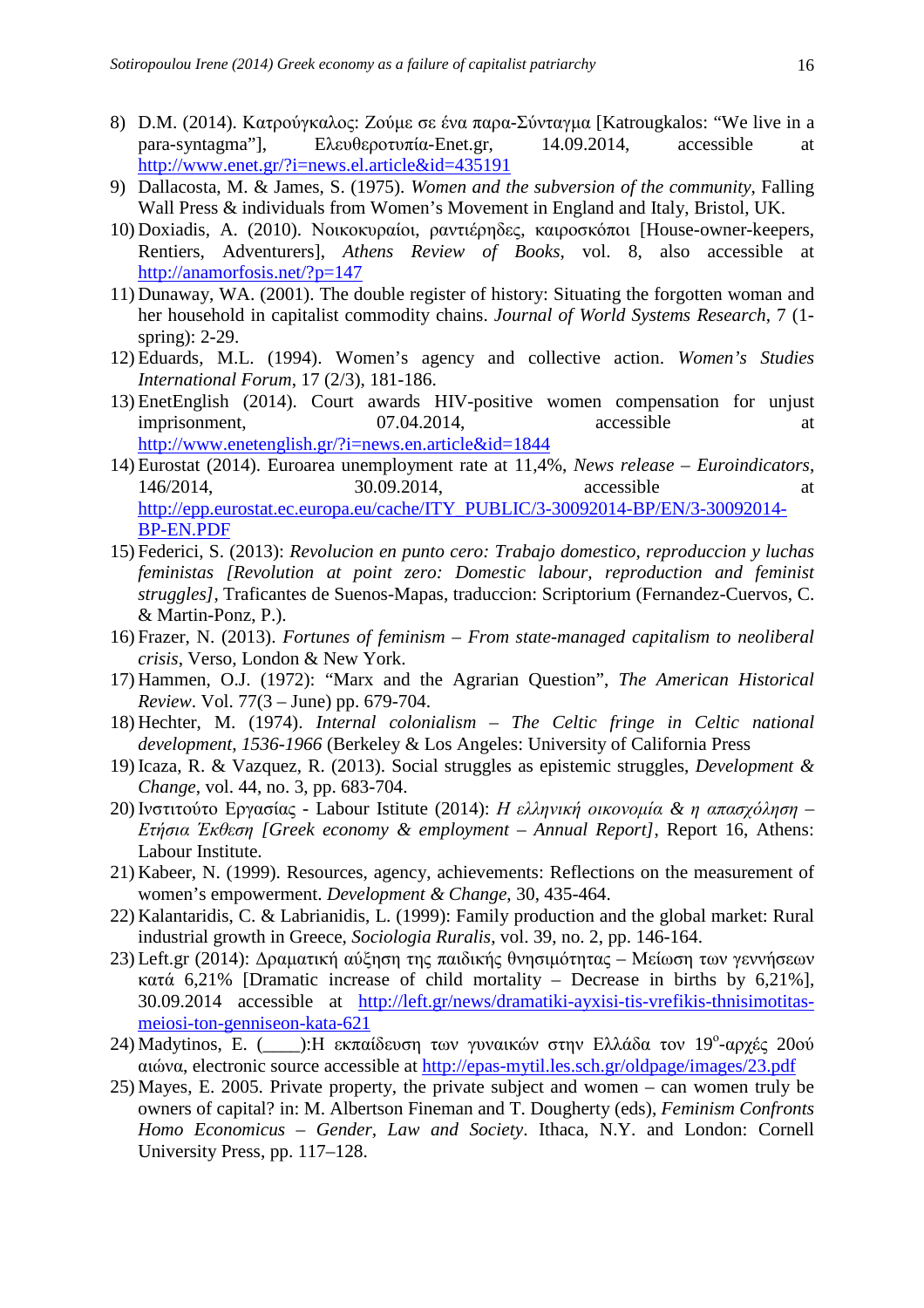- 26) OECD (2013). "Greece" in *Education at a Glance 2013: OECD Indicators,* OECD Publishing.
- 27) OECD (2014a). "Greece" in *Education at a Glance 2014: OECD Indicators,* OECD Publishing.
- 28) OECD (2014b). *Education at a Glance 2014: OECD Indicators,* OECD Publishing
- 29) Pateman, C. (1988). *The Sexual Contract*. Stanford, Calif.: Stanford University Press.
- 30) Peckham, R.S. (2004). Internal colonialism Nation and region in  $19<sup>th</sup>$  century. In Todorova, M. (Ed.) *Balkan identities-Nation and memory* (London: Hurst & Company) pp. 41-58.
- 31) Peterson, V.S. (1997). Whose crisis and post-modern masculinism, in Gill S. & Mittelman J.H. (eds): *Innovation and transformation in International Studies*, Cambridge University Press, Cambridge-New York-Melbourne, pp. 185-202.
- 32) Peterson, V. Spike (2010). A Long View of Globalization and Crisis. *Globalizations*, 7(1- 2), 187-202.
- 33) Peterson, V. Spike (2012). Rethinking Theory. *International Feminist Journal of Politics*, 14(1), 5-35.
- 34) Richardson, J. 2010. Feminism, property in the person and concepts of self. *British Journal of Politics and International Relations*, 12: 56–71.
- 35) Sakellaropoulos, T. (2010). Ένα περίγραµµα για την κατανόηση της οικονοµικής και κοινωνικής ιστορίας της Ελλάδας του 19ου αιώνα [An outline for understanding economic and social history of 19th century Greece], in Moysidis A., Sakellaropoulos S. (eds) *Η Ελλάδα στον 19ο και 20ο αιώνα : Εισαγωγή στην ελληνική κοινωνία [Greece in 19th and 20th century: Introduction to the Greek society]*, Athens: Topos Publishers.
- 36) Seferiadis, S. (1999). Small rural ownership, subsistence agriculture and peasant protest in interwar Greece: The Agrarian Question recast, *Journal of Modern Greek Studies*, vol. 17, pp. 277-323.
- 37) Smith, H. (2014). Migrants face "living hell" in Greek detention, *The Guardian*, 01.04.2014, accessible at http://www.theguardian.com/world/2014/apr/01/migrants-livinghell-greek-detention-medecins-sans-frontieres-scabies-tb
- 38) Sotiropoulou, Irene (2012). Economic activity without official currency in Greece: The \* hypothesis, *International Journal of Community Currency Research*, vol. 16, Special Issue: 30 years of Community & Complementary Currencies, pp. D70-79.
- 39) Szporluk, R. (1988). *Communism and Nationalism Karl Marx versus Friedrich List*  (New York & Oxford: Oxford University Press).
- 40) Taussig, M. (2010). *The devil and commodity fetishism in Latin America*, 30<sup>th</sup> anniversary edition with a new chapter by the author (Chapel Hill: The University of North Carolina Press).
- 41) Technological Institute of Athens-Department of Social Work (ΤΕΙ Αθήνας-Τµήµα Κοινωνικής Εργασίας) (\_\_\_\_). Γεννήσεις στην Ελλάδα [Birth giving in Greece] 1931- 2008, accessible at http://users.teiath.gr/angtsal/Birth.htm
- 42) ThePressProject (2013). Ραγδαία αύξηση της βίας κατά των γυναικών [Sharp increase of violence against women], 01.11.2013, accessible at http://www.thepressproject.gr/article/50064/Ragdaia-auksisi-tis-bias-kata-gunaikon
- 43) Todorova, M. (1994). "The Balkans: From Discovery to Invention" *Slavic Review*. Vol. 52 (2-Summer) pp. 453-482.
- 44) Venizelos, V. (2014). Οι γιατροί αντίθετοι µε την κατάργηση των προληπτικών εξετάσεων [Doctors oppose the ban of preventive tests], Η Αυγή, 11.09.2014, accessible at http://www.avgi.gr/article/3973327/oi-giatroi-antithetoi-me-tin-katargisi-tonproliptikon-exetaseon